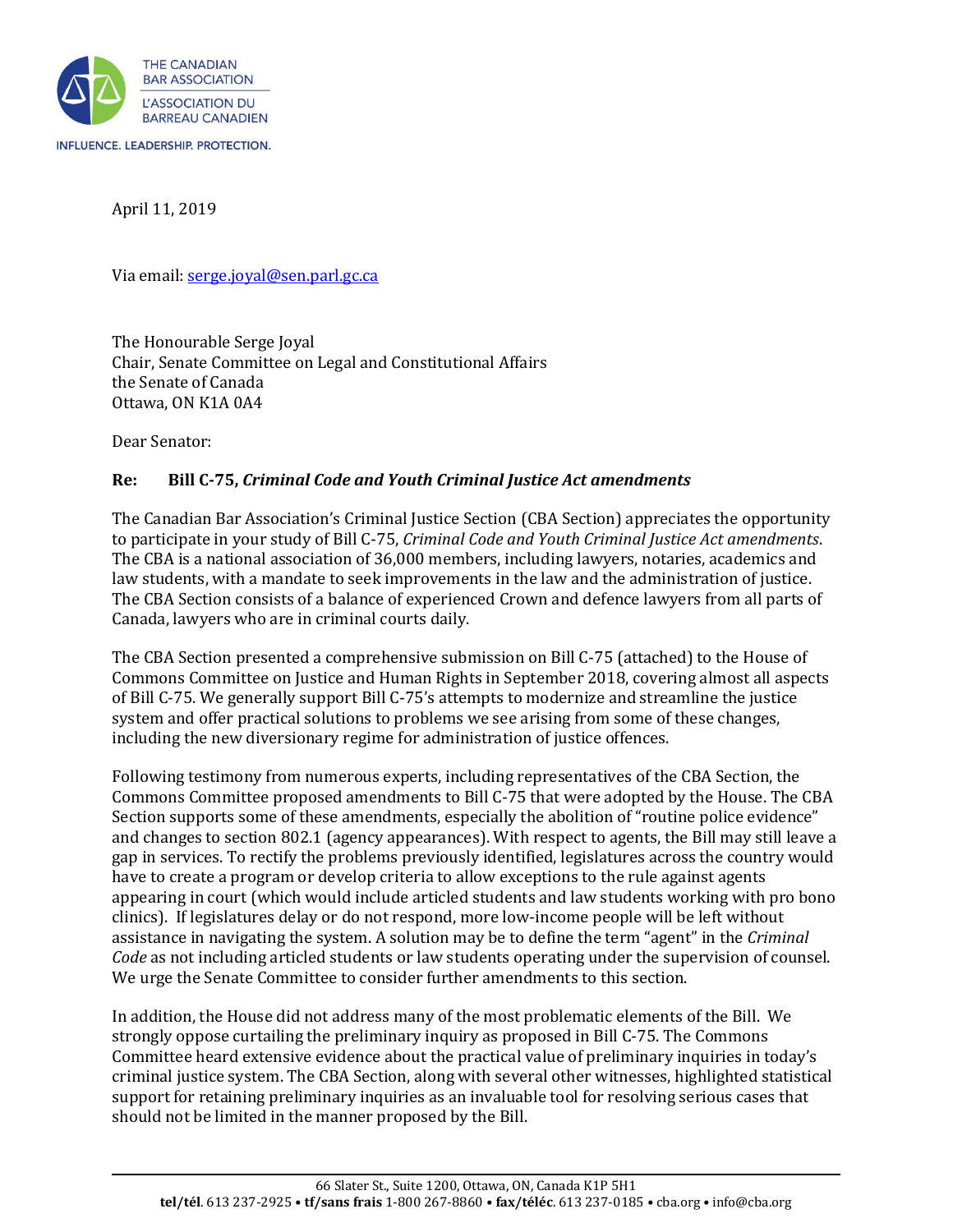The proposed abolition of peremptory challenges is also addressed in detail in our submission. These challenges play an important role in *ensuring* a representative jury, particularly for those from traditionally marginalized communities. We urge the Senate Committee to critically evaluate this longstanding procedural protection and consider less drastic measures to address the need for better representation in jury pools.

Debate surrounding Bill C-75 often focuses on a few politically sensitive issues, rather than on its profound substantive changes. For example, we are disappointed that changes in the availability of summary conviction proceedings for some terrorism cases were prioritized over other matters that will negatively impact the entire criminal justice system (like the abolition or near abolition of peremptory challenges and preliminary inquiries). We urge the Senate Committee to reevaluate these and other important areas of Bill C-75 in line with the comments in our original submission.

We encourage careful review of all aspects of this omnibus criminal justice legislation. We look forward to the opportunity to expand on these points during testimony before your Committee.

Thank you for the opportunity to offer our views.

Yours truly,

*(original letter signed by Gaylene Schellenberg for Ian Carter)*

Ian Carter Chair, CBA Criminal Justice Section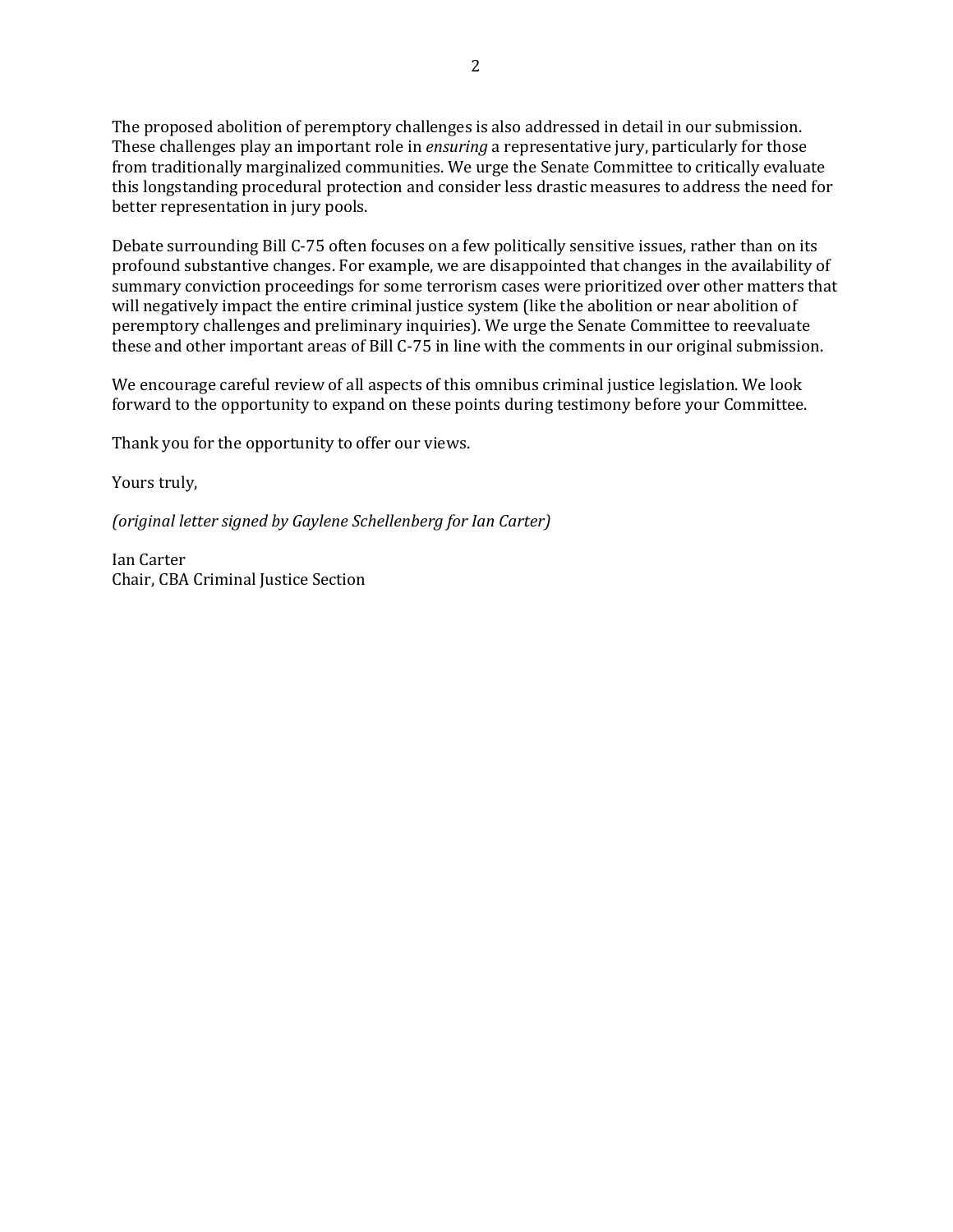

**Criminal Justice Section September 2018**

# **Executive Summary**

# **Bill C-75** *Criminal Code and Youth Criminal Justice Act amendments*

## **I. INTRODUCTION**

The Canadian Bar Association Criminal Justice Section (CBA Section) appreciates the opportunity to comment on Bill C-75, amending the *Criminal Code, Youth Criminal Justice Act* and other Acts. Bill C-75 is omnibus legislation that represents the federal government's response to *R. v. Jordan*, the leading case on court delays. It includes reforms unrelated to court delays, including the abolition of peremptory challenges in jury selection, and changes to how cases involving domestic violence are handled and sentenced.

The complex problem of court delays requires a multi-faceted solution. Some of Bill C-75's proposals are commendable and will reduce delays without compromising the constitutional rights of the person on trial. Examples include creating a diversionary regime for certain administration of justice of offences and changing the bail process. These reforms are logical, consistent with existing case law and represent an empirically based response to court delays.

However, other proposals, including those to curtail preliminary inquiries and introduce "routine police evidence" by way of affidavit, would exacerbate, rather than alleviate, court delays, while simultaneously sacrificing important procedural protections. Introducing police evidence by affidavit, in particular, would be subject to serious scrutiny, increasing delays with additional *Charter* litigation and pre-trial applications. Similarly, nearly abolishing preliminary inquiries would eliminate a valuable tool both defence and prosecutors use to resolve and otherwise eliminate serious cases from the system.

This Executive Summary offers highlights from our comprehensive submission with a full analysis of Bill C-75. Reference to the [full submission,](https://www.cba.org/CMSPages/GetFile.aspx?guid=2058601f-9ae0-4dbb-9e8b-7e829462213b) including recommendations and references to source material, will give greater understanding of our views. In addition to the points above, we:

- encourage further study of peremptory challenges and caution against the current proposal to eliminate one of few tools Indigenous and racialized people on trial now have to ensure a representative jury
- support increased discretion by amending the victim fine surcharge regime, most of the proposed changes to the classification of offences, and changes to increase use of technology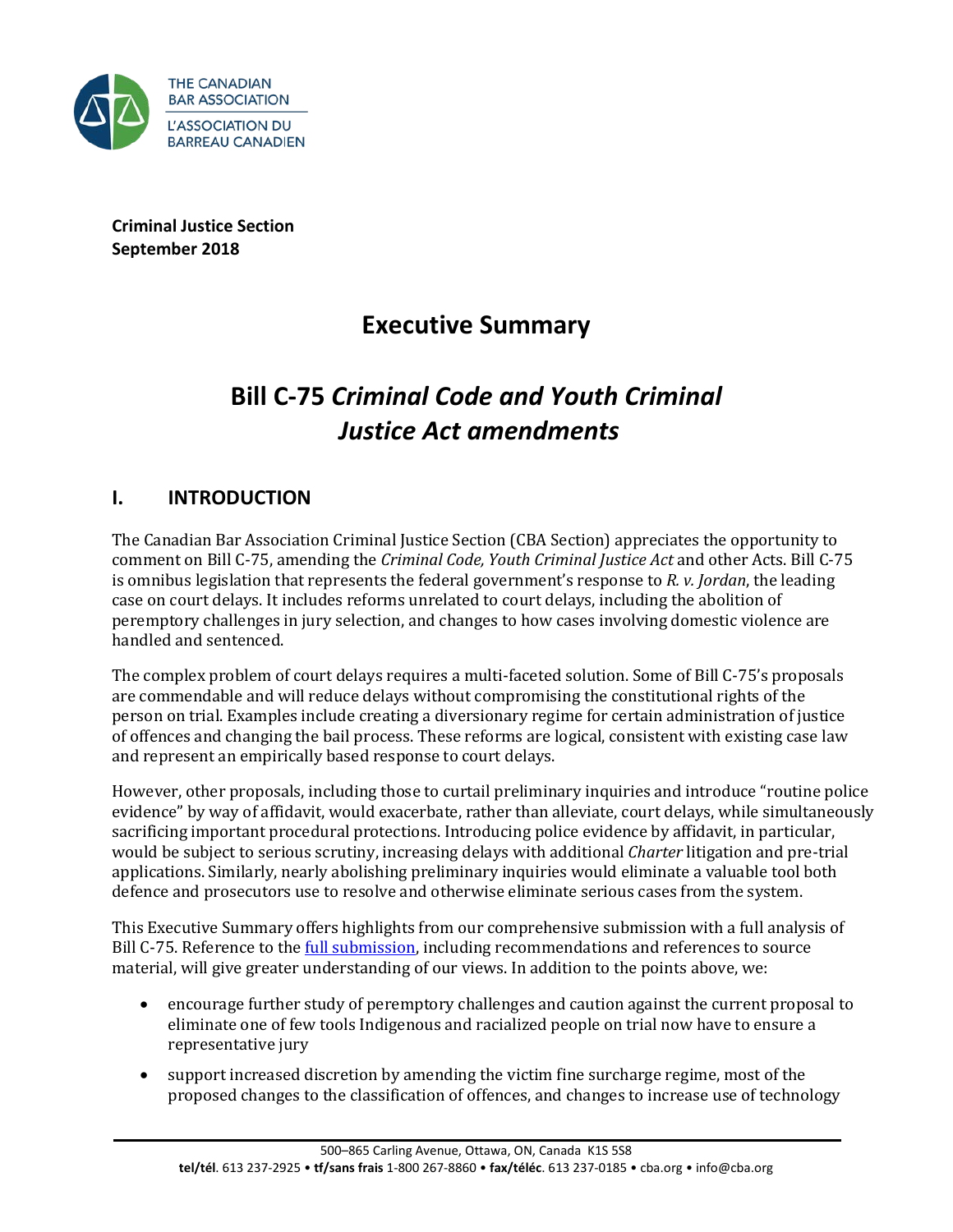- oppose the inclusion of a rebuttable presumption in human trafficking cases
- suggest changes to the (re)election system to promote greater efficiency in murder cases, and
- recognize the importance of redefining intimate partner violence, but oppose some of the proposed reforms to the bail and sentencing phases of these cases.

## **II. COURT DELAYS IN CONTEXT**

In *Jordan*, the Supreme Court of Canada identified a "culture of complacency" in the criminal justice system and called for action. Public reaction was swift, and grew after a small number of murder cases were stayed following the ruling. Media, politicians and commentators weighed in, suggesting an array of reforms.

The CBA Section supports measures to streamline the criminal justice system, but expediency cannot supersede trial fairness and speed cannot supersede the truth-seeking function of the process. Reforms must respect constitutional and procedural protections that have proven their worth over decades, preventing wrongful convictions and promoting confidence in the administration of justice. Changes to the justice system should be evidence-based, rather than a response to an outcry from those unfamiliar with the system and the delicate balance of constitutional tenets it represents.

Currently, most cases do not run afoul of the *Jordan* ceilings: 99% of criminal cases are tried in provincial court and 94% of those cases completed within the *Jordan* timelines in 2015/2016. In other words, while court delays are an ongoing concern, the problem may not be as critical as reported.

Caution should be exercised in developing reforms based on the *Jordan* decision and its political fallout. Careful study should determine which aspects of the system require reform to mitigate delay, and where reform is possible, whether the price of expediency is worth any cost to trial fairness and other important values. A balancing of interests is required to ensure that useful tools are not tossed aside in the rush for speedier trials.

## **III. JUDICIAL INTERIM RELEASE**

Many amendments to the bail regime in Bill C-75 would lead to more expedient hearings and remain consistent with existing case law and constitutional concerns, including the presumption of innocence and the right to reasonable bail under section 11(e) of the *Charter*. Many would also address the increasing rate of pre-trial incarceration, a troubling trend that has been statistically confirmed.

Sections 493.1 and 515(2.01) of Bill C-75 would codify the "restraint" and "ladder" principles, recently reaffirmed in *R. v. Antic*. They direct the officer, justice or judge to give "primary consideration" to release of the detainee at the "earliest reasonable opportunity" and "on the least onerous conditions" appropriate in the circumstances, and require that conditions imposed must be "reasonably practicable for the accused to comply with." This clarifies that pre-trial detention should be the clear exception, not the rule.

Similarly, section 493.2 would require consideration of the overrepresentation of Indigenous people, and other "vulnerable populations" overrepresented and disadvantaged in the criminal justice system. Like section 718.2(e), this should help to reduce the incarceration of people traditionally marginalized by the system.

Sections 515(2.02) and 515(2.03) would discourage the use of cash deposits and sureties. The overreliance on surety bail has been criticized as undermining the presumption of innocence and the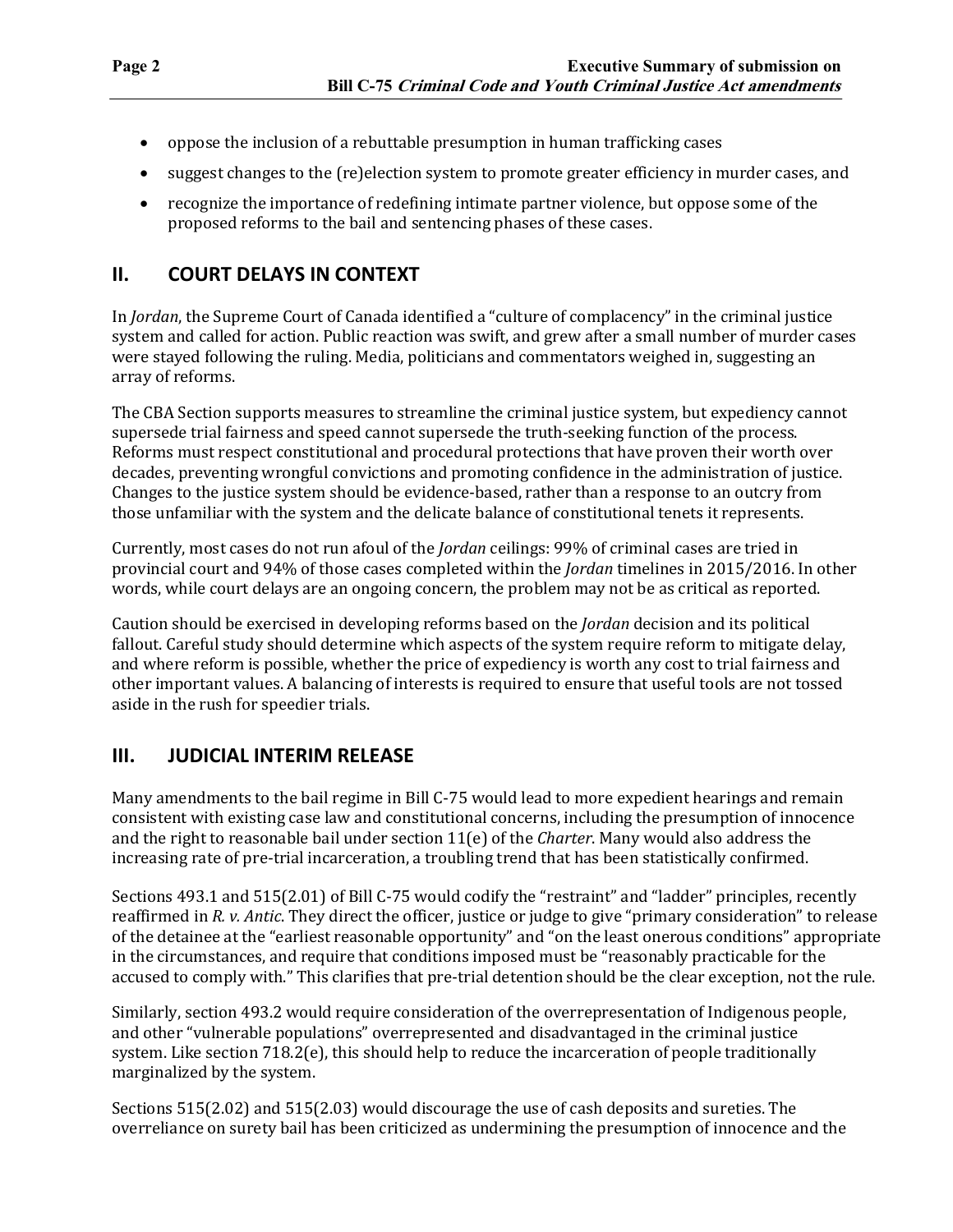right to reasonable bail. It has also led to unnecessary delays, as judges often require *viva voce*  evidence from proposed sureties and others. These practices have been particularly unfair to those unable to identify anyone as a suitable surety. The amendments should help to address these issues.

Other amendments in Bill C-75 would encourage a more streamlined bail process, including sections that clarify the ability to vary release orders by consent (sections 502 and 519.1), standardize the evidence of proposed sureties (section 515.1), and institute a diversionary regime for failure to comply allegations (sections 495.1, 496 and 523.1). Expanding police powers to release a person upon arrest should also reduce bail hearings (sections 498, 501, 503).

However, Crown counsel may increasingly choose to delay laying charges to prepare disclosure or further investigate allegation(s), and so avoid engaging the *Jordan* timelines. This could mean people spend more time on police-imposed conditions between arrest and charge approval. Improved training for officers about police undertakings and avoiding excessive conditions may help. Regulating the number of conditions imposed could also reduce bail variation hearings as the file progresses.

Better training is particularly important because police tend to impose more and stricter conditions than justices or judges, a practice that Bill C-75 and the *Antic* decision clearly discourage. A recent study showed that this *diminishes* the likelihood of compliance, even though people released by the police are generally less violent and have better records than those ultimately released by a judge.

## **IV. FAILURE TO COMPLY**

Administration of justice offences consume a disproportionate amount of court time. Between 1998 and 2013, the percentage of people whose *most serious* offence was an administration of justice charge more than doubled. Bill C-75 would introduce a diversionary regime for offences involving certain failures to comply with court orders (i.e. breaches of bail and failures to appear) where the breach did not cause property damage, economic loss or physical or emotional harm to a victim. We support this proposal and the intent behind it. It would address delay by removing some administration of justice prosecutions from the court docket, particularly where the police are responsible for charge approval decisions. Crown counsel would have the option to eliminate these cases in appropriate circumstances, relieving pressure on the system as a whole.

We suggest clarifying section 523.1(3) if it is retained in its current form. As worded, the regime can only be used if the failure to comply "did not cause a victim physical or emotional harm, property damage or economic loss" (section 523.1(3)) but it is unclear if the disqualification would apply if the failure to comply caused *any* property damage or economic loss, or whether the property damage or economic loss must be related to a victim.

People on bail would be disqualified when their failure to comply caused a victim "emotional harm", but this term is vague and unfamiliar to the criminal law outside the victim impact statement regime. It is also subjective to the victim's state of mind, raising concerns about consistent application. This disqualifier also seems to work against the goal of reducing low-level administration of justice offences in the system, as it could often capture cases that should be diverted. There is no criminal offence of causing emotional harm, and the Bill should not unnecessarily interfere with the Crown's discretion to use this diversionary regime when appropriate.

For the same reasons, we recommend removing the "economic loss" and "property damage" disqualifiers. They limit Crown discretion to use the diversionary regime where appropriate, despite economic loss or property damage. The Crown always retains the power to charge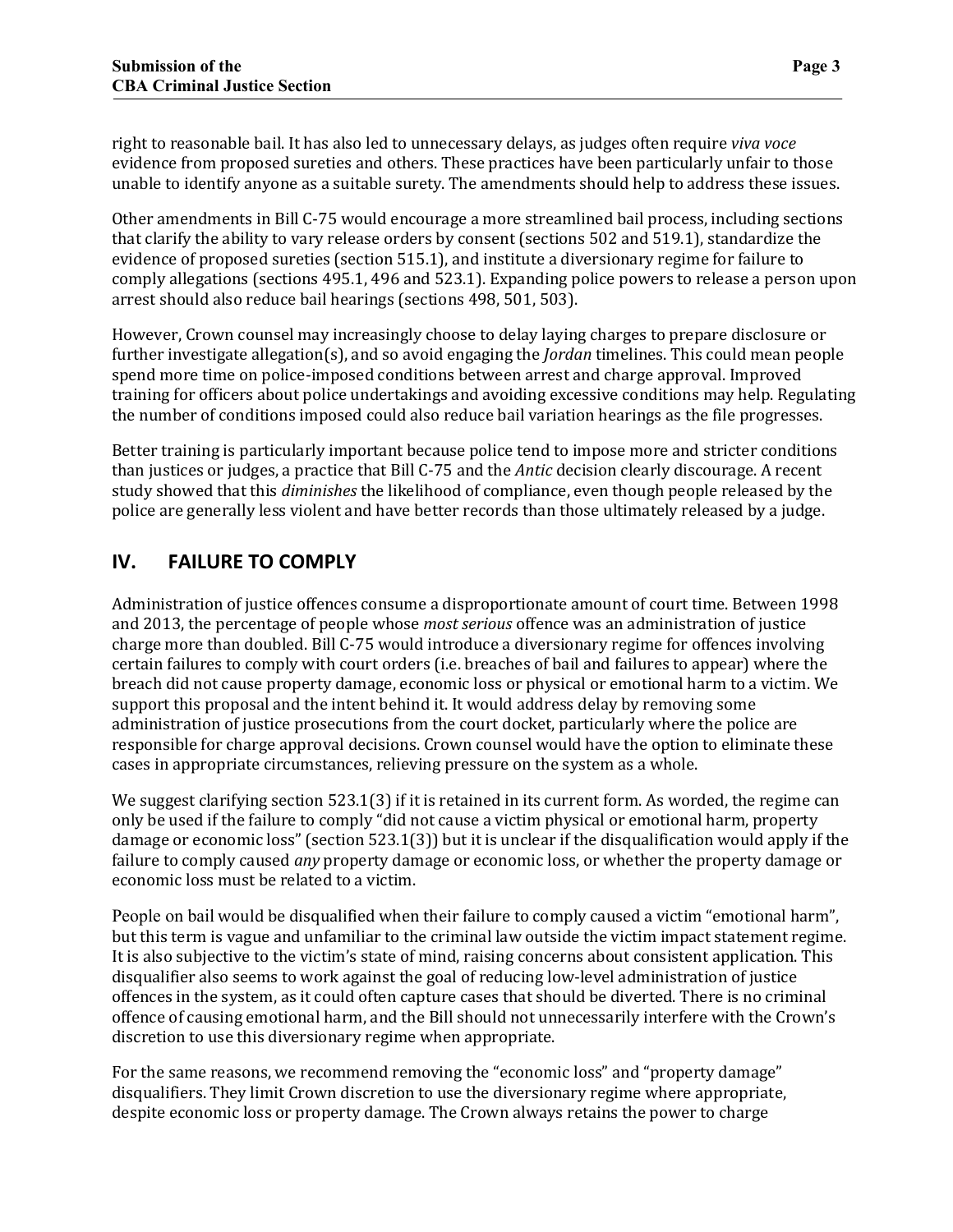individuals separately with breach of bail, theft, mischief or other offences if the economic loss or property damage is significant.

This amendment would require the exercise of Crown discretion to be effective. The CBA Section recommends that federal Crown policy manuals should encourage judicial referral hearings to ensure the purpose of the regime is observed, and the Section encourages provincial and territorial counterparts to follow suit. Otherwise, individual prosecutors may not be aware of the broader policy goals at play (i.e. reducing court delays and diverting low-level bail breaches).

#### **V. ROUTINE POLICE EVIDENCE**

The CBA Section opposes section 657.01 of Bill C-75. Unlike other aspects of the Bill, it is inconsistent with existing case law, appears unconnected to any empirical study, and would likely exacerbate problems of delay. The section would also be vulnerable to challenges under sections 7 and 11(d) of the *Charter*.

This proposal would permit introduction of "routine police evidence" by way of affidavit or solemn declaration, broadly defined in section 657.01(7). The definition of police officer is also broad and includes any "officer, constable or other person employed for the preservation and maintenance of the public peace." In determining whether to permit a party to enter "routine police evidence" by way of affidavit, *and/or* whether to permit cross-examination of the witness, the court is to take into account the "interests of justice", including the factors in section 657.01(2).

In practice, section 657.01 would allow the Crown to call virtually any aspect of a police officer's evidence by affidavit. The person on trial would then have to give notice of intent to object to the procedure and/or request the attendance of the witness for cross-examination. Presumably, the accused would then be required to justify calling the witness. The factors in section 657.01(2) make it likely that the defence would be forced to expose its strategy before calling the witness. If the person on trial cannot persuade the court, no cross-examination would be permitted.

Cross-examination is vital to the search for truth, and the right to cross-examine is constitutionally recognized. Section 657.01 directly infringes this right by allowing evidence to be admitted without cross-examination. We are unaware of any study indicating that calling routine police evidence is causing delays or otherwise requires reform. Section 657.01 would encourage further litigation (applications to call routine evidence by way of affidavit, to oppose the procedure or to have the evidence by *viva voce* testimony; to challenge the section as constitutionally invalid, etc.). Indeed, it could take more court time to deal with these applications than if the 'routine' evidence was simply called in the first place.

Other practical problems are likely because of section 657.01. If the accuracy of the affidavit was in dispute, would the lawyer who drafted it (likely the prosecutor) then be subject to a subpoena? If the person on trial testifies and contradicts what is in the police affidavit, is that a violation of the *Browne v. Dunn* rule? Would the Crown be able to call the police witness in rebuttal, despite have chosen to rely on section 657.01? How would a trier of fact weigh the evidence of a police affidavit if it conflicts with *viva voce* evidence called by the defence? How will juries treat a police affidavit? These unresolved questions will only lead to further delays and litigation.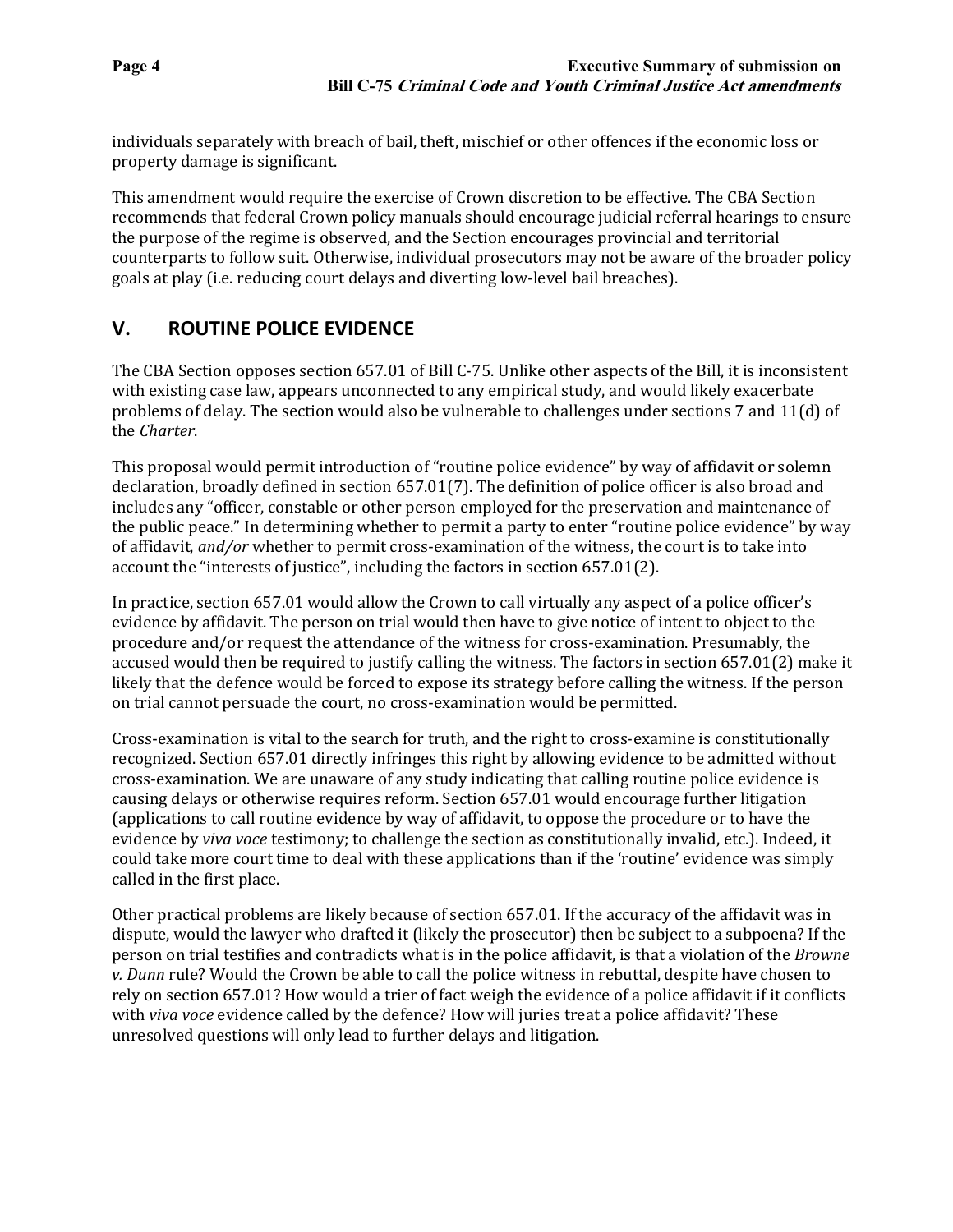Bill C-75 would restrict preliminary inquiries to offences with a maximum sentence of life imprisonment. This would not reduce court delays and would negatively impact the criminal justice system as a whole. As lawyers who practice in Canada's criminal courts every day, we know the practical value of preliminary inquiries to the criminal justice system. We have shared this experience with the Justice Minister recently, in March and again in April 2017.

Any connection between court delays and the preliminary hearing is speculative at best. Recent research shows, among other things, that only 25% of eligible cases actually opt for a preliminary inquiry, the proportion of cases with a preliminary inquiry does not exceed 5% of the overall caseload in any part of Canada, at most 2% of all court appearances are used for preliminary inquiries, and the vast majority of preliminary inquiries take two days or less.

Unnecessary preliminary inquiries have already been significantly curtailed. Tools are available if it appears that a preliminary inquiry would cause unjust delay. The Crown can directly indict the matter or proceed based on witness statements and other documents (section 540), parties can be required to focus the hearing to relevant issues (sections 536.3–536.5) and the judge can immediately end cross-examination if abusive, repetitive or otherwise inappropriate (section 537(1.1.)).

Restricting preliminary inquiries to offences punishable by life imprisonment is arbitrary, and the rationale for that distinction is not clear. Offences punishable by life imprisonment with no minimum sentence often do not mean serious jeopardy or lengthy incarceration. Someone who passes along a few grams of cocaine, or robs someone of their smartphone would be entitled to a preliminary hearing under Bill C-75, but someone charged with an offence carrying a mandatory minimum sentence (e.g. trafficking in firearms) would not . Many offences carry significant mandatory minimum sentences and other serious collateral consequences, without life imprisonment as the maximum penalty. Other serious offences for which preliminary inquiries would be unavailable include aggravated assault, some terrorism-related offences and criminal organization-related offences.

Preliminary inquiries can mitigate court delays, and eliminating them for most cases would only add delay. They offer an opportunity to examine witnesses and streamline applications to be heard in the trial. Counsel hear crucial witnesses testifying and being cross-examined, often leading to a timesaving resolution, either because prosecutors realize weaknesses in their case, or defence counsel encourage timely guilty pleas after assessing the strength of the Crown's case.

While we oppose Bill C-75's proposal to curtail preliminary inquiries, if amendments are made to further limit their availability, we suggest the following alternative. In addition to offences punishable by imprisonment for life, preliminary inquiries should also be available:

- a) when both parties consent; or
- b) when the court is satisfied that it is in the interests of justice to hold a preliminary inquiry, having regard to the following factors, with no one factor being determinative:
	- i. the nature and seriousness of the charge(s), including the potential sentence arising from a conviction;
	- ii. the age and vulnerability of any witnesses providing evidence at a preliminary inquiry;
	- iii. the issues to be decided at the preliminary inquiry, including whether or not committal is in issue;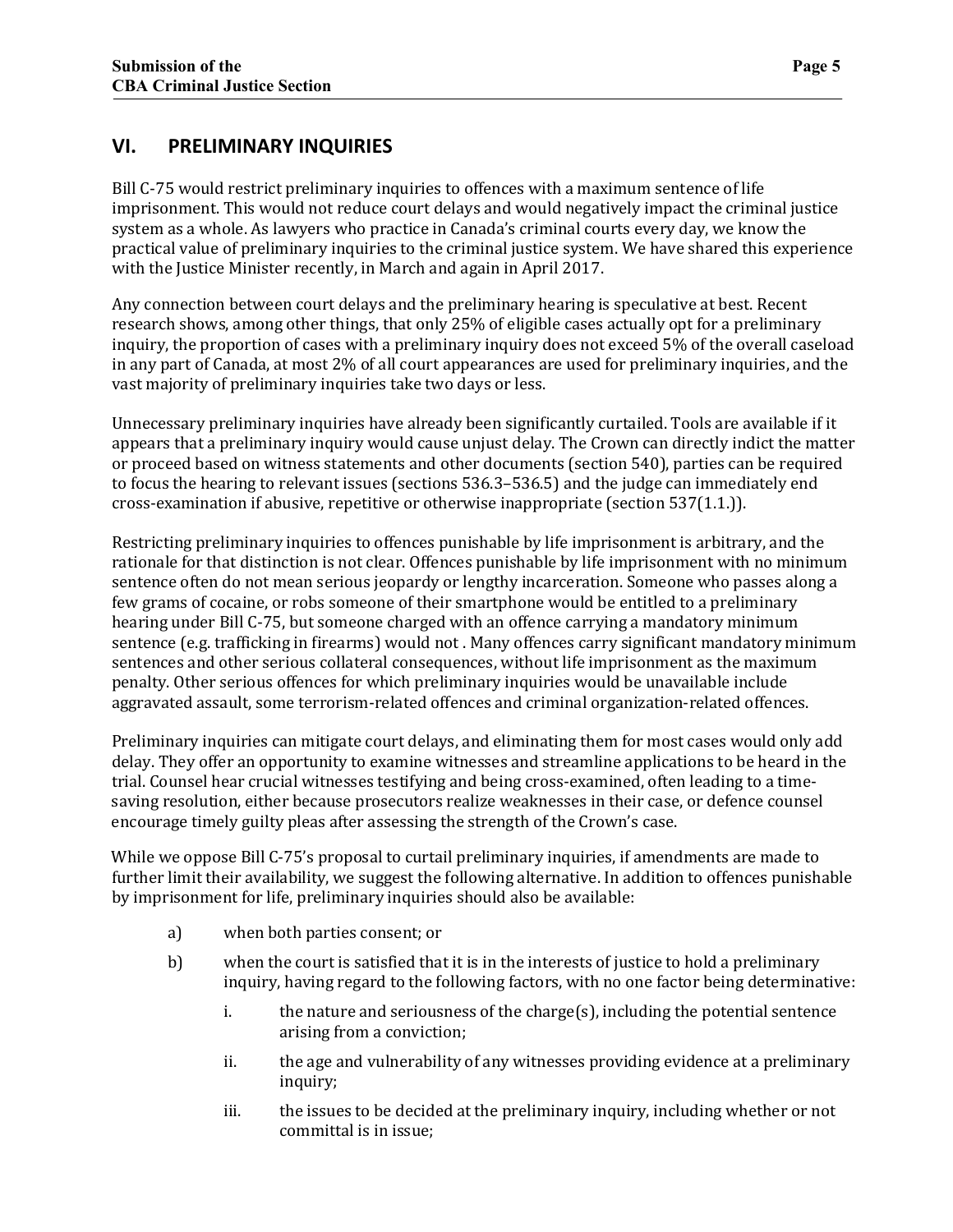- iv. the length and complexity of the case;
- v. the length of the preliminary hearing proposed and whether or not a preliminary inquiry would cause undue delay;
- vi. whether or not alternative mechanisms for receiving the evidence are available (for example, through use of a discovery hearing).

#### **VII. (RE)ELECTIONS**

Bill C-75 proposes changes to the (re)election procedures in the *Criminal Code*, many related to limiting the preliminary inquiry. The CBA Section encourages amending sections 473 and 561 to allow for more judge-alone trials without consent of the Crown. Currently, to have a judge-alone trial involving a charge of murder, for example, the person on trial must obtain the consent of the Attorney General under section 473 of the *Criminal Code*. This is one of few exceptions to the right to elect (or re-elect as the case may be) the mode of trial when a person faces charges with the risk of five years or more in prison (section 11(f) of the *Charter*.) Crown consent is exercised differently across Canada, creating an uneven playing field for people depending on where they are charged. More importantly, a refusal to proceed with a judge-alone trial creates significant delays in these serious cases.

In 2015/2016, it took an *average* of 471 days to complete a murder case, a 16% increase in time to trial over the previous year, even though 38% fewer murder cases were heard in 2015/2016. Despite these trends, in British Columbia where Crown consent for judge-alone trials seems to be more common, the median time from first appearance to conclusion in Superior Court was less than 300 days, one of the lowest rates in the country.

These statistics should carry weight when determining public policy. Any measure to streamline the process in superior courts should be considered, particularly *where it does not compromise the rights of the accused*. Reforming sections 473 and 561 may actually be consistent with the person on trial's "right" to waive a jury trial under section 11(f) of the *Charter*. In sum, reforming sections 473 and 561 would mean greater uniformity in the way murder cases are dealt with across the country, and improve efficiency in prosecuting these serious matters.

#### **VIII. VIDEO CONFERENCING AND TECHNOLOGY**

Bill C-75 would increase the use of technology to facilitate remote attendance by participants. We offer two suggestions on the new Part XXII.01. First, the "reasons" requirement under sections 715.23(2), 715.25(3) and 715.26(2) should be removed. These sections would reverse the presumption of personal appearance (section 715.21), suggesting that remote attendance should be the norm unless the judge or justice decides otherwise and records a statement of reasons to that effect. At worst this contradicts the general principle articulated in section 715.21, and at best, is confusing.

Second, the new Part should generally apply only to non-contentious hearings. As drafted, it does not distinguish between which appearances or parts of the proceeding would be prioritized for remote attendance. Remote appearances – and Part XXII.01 – should be favoured for non-contentious matters such as hearings that are *pro forma*, or deal with case management, arraignment, or the restitution of goods seized. These hearings are usually procedural and do not require the person on trial, judge or justice's physical presence. For more contentious hearings, the judge should assess all the circumstances to decide if certain witnesses can testify by videoconference, but the general principle should remain that the judge is present and the person on trial has the right to be present.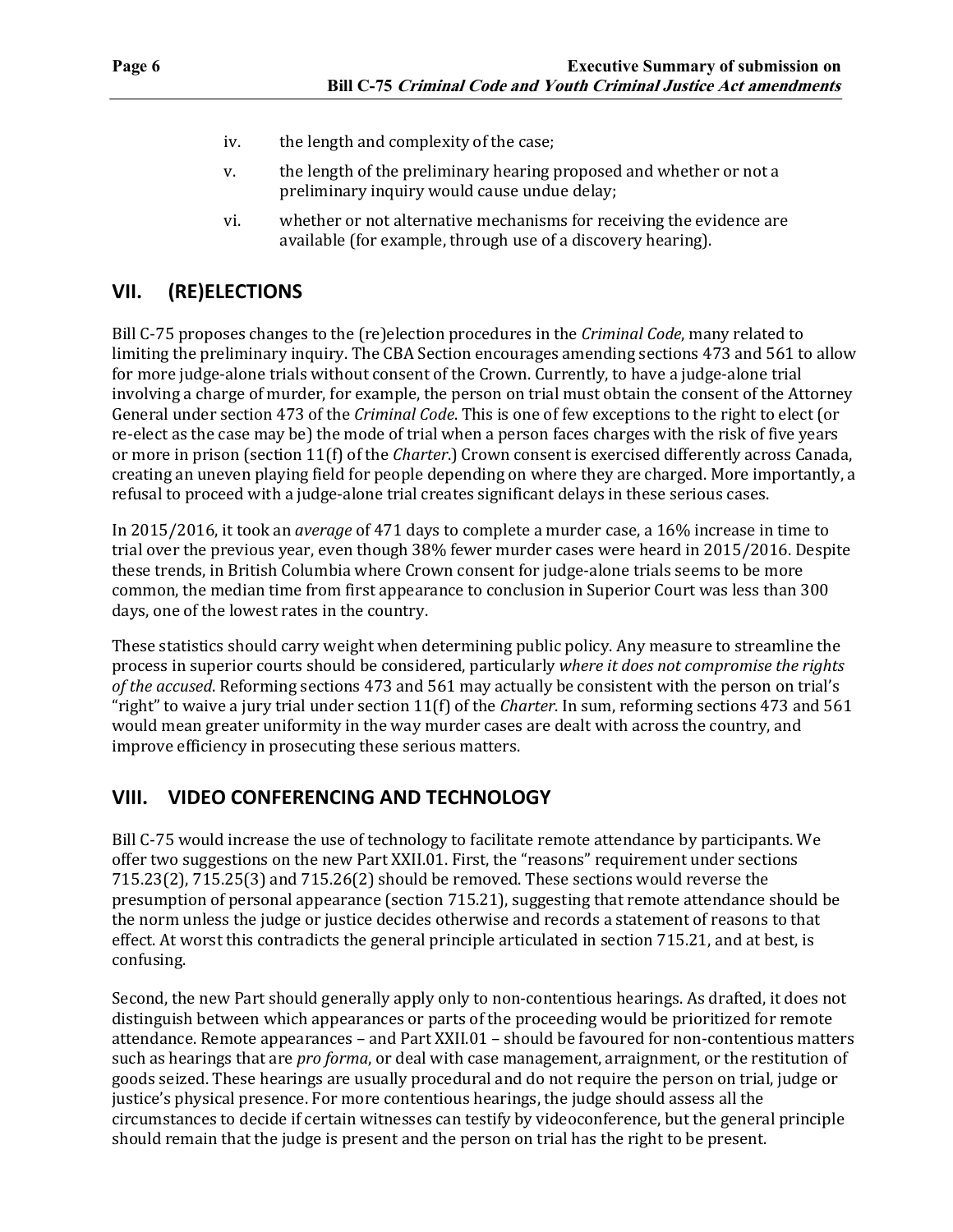#### **IX. PEREMPTORY CHALLENGES**

Bill C-75 would change the jury selection process significantly, by abolishing peremptory challenges, altering the challenge for cause process, allowing judges to stand aside potential jurors to "maintain public confidence in the administration of justice" and allowing trials to continue by judge alone, with the consent of the parties, where the number of jurors is reduced below ten.

The change proposed to peremptory challenges seems to be a response to *R. v. Stanley*, where Gerald Stanley, a white male, was acquitted of the second degree murder of an Indigenous man, Colton Boushie. It was widely reported that Mr. Stanley used the peremptory challenge process to secure an "all-white" jury. Two ideas were frequently expressed: Mr. Stanley should have been convicted; and a more ethnically diverse jury would have convicted him. While we share the concern that peremptory challenges may be misused to racially discriminate against Indigenous people, our experience is that they are more frequently used to the benefit of Indigenous and other racialized persons. Those populations are disproportionately drawn into the criminal justice system, and often use this same process precisely to avoid an "all-white" jury.

Bill C-75 would also alter the challenge for cause process, which gives both the Crown and the person on trial the opportunity to have a prospective juror excused for a pre-existing bias that could affect their ability to render a just verdict. A judge may order a challenge for cause when there is a realistic potential for partiality based on a finding of widespread racial bias in the community where the offence took place. The judge asks predetermined questions to prospective jurors to determine whether a bias exists for each person. Currently, members of the jury panel ultimately determine whether a prospective juror is qualified to serve. Bill C-75 would redirect the decision-making process from the jury panel to the trial judge. As the judiciary in Canada tends to be relatively affluent and disproportionately white, the proposal could make it less likely that the challenge for cause would be decided by a racialized person or someone with limited financial means.

Apart from existing challenge for cause procedures, the presiding judge may direct a prospective juror to be stood aside "for reasons of personal hardship or any other reasonable cause". Bill C-75 would expand this to include standing aside a juror to "maintain public confidence in the administration of justice". This language is broad and vague, with no provision for the Crown or person on trial to ask questions or make submissions and no guidance to trial judges in making this determination. Judges would not be required to state why maintaining public confidence would be compromised by standing aside a particular juror so the proposal effectively invites judges to conduct their own peremptory challenge process. The goal may be to expand judges' powers to excuse jurors, for example, to ensure a jury is more diverse, but that should be clearly stated. At a minimum, we suggest judges should give reasons for standing aside a particular juror to ensure transparency in the process.

Bill C-75 was introduced less than two months after the *Stanley* verdict. Some amendments to the jury process, including abolishing peremptory challenges, seem insufficiently considered. If legislative reform is required, it should be based on empirical data generated through a thorough examination of the jury system. The CBA Section recommends that the government undertake further study before making any major legislative amendments to the jury process.

## **X. RECLASSIFICATION OF OFFENCES**

Bill C-75 would convert certain "straight indictable" offences into hybrid offences, increase the limitation period for laying summary charges to twelve months and increase the maximum penalty for most summary conviction offences to two years less a day under section 787 of the *Criminal Code*.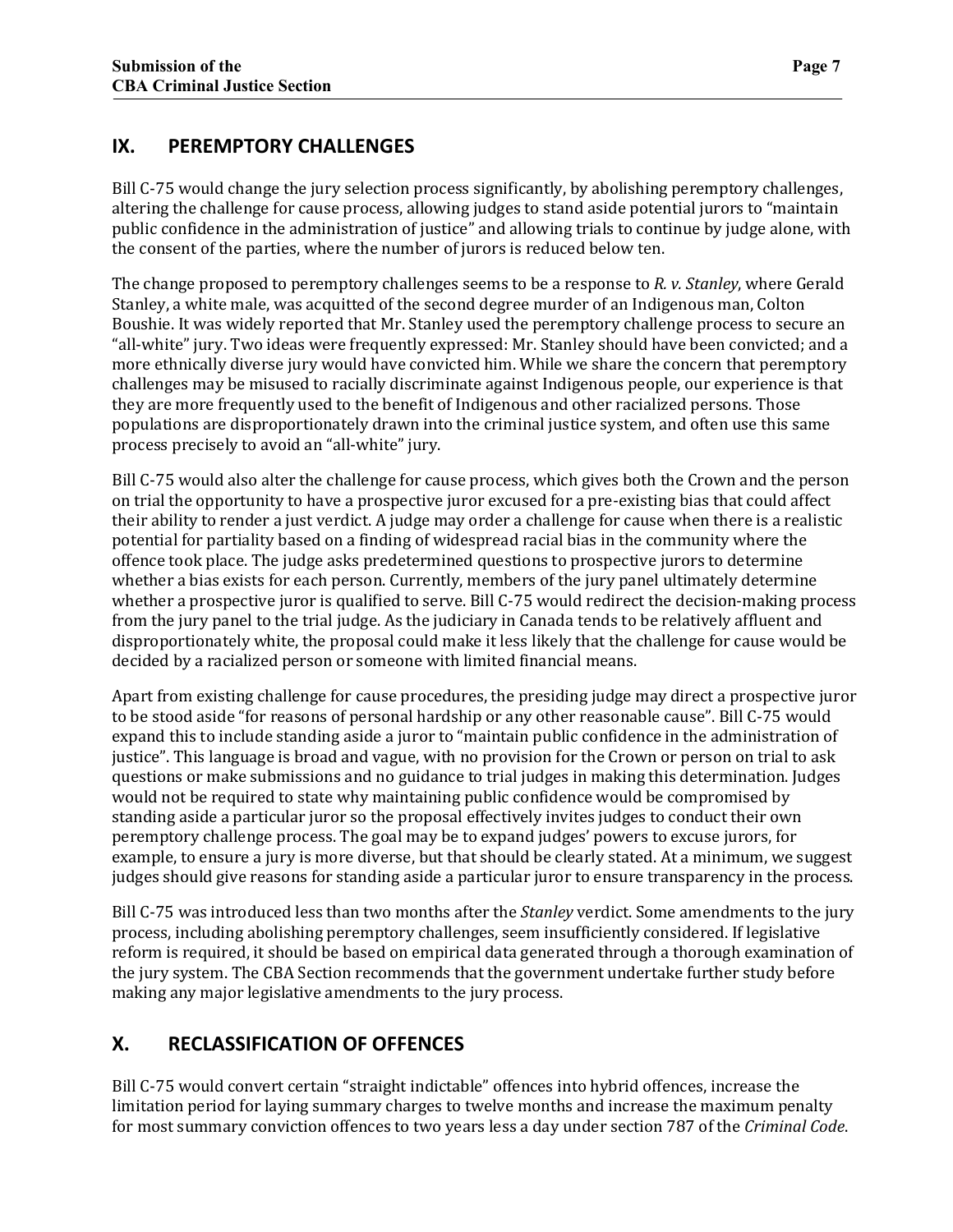The CBA Section supports the hybridization of offences and the increased limitation period for summary conviction charges to afford Crown counsel greater discretion in how to proceed with less serious prosecutions. However, these amendments would likely mean more cases will be heard in provincial court. This could result in further delays in those courts, unless more resources are allocated.

The CBA Section generally supports standardizing the maximum sentence for summary conviction offences but identifies two potential consequences from increasing the maximum sentence to two years less a day.

First, the increase could have an adverse impact on access to justice. Currently, under section 802.1 of the *Criminal Code*, agents may not appear to examine or cross-examine witnesses where the person on trial is liable to a term of imprisonment of *more than six months* (unless authorized by a provincial program approved by the lieutenant governor in council). In practice, this means that any agent, including students doing *pro bono* work with legal clinics, cannot represent people charged with summary conviction offences that carry a maximum sentence of more than six months. These socalled "super summary offences" typically carry a maximum term of 18 months imprisonment (e.g. breach of probation under section 733.1). Bill C-75 would hinder many people from getting help from law school clinics and other organizations that offer *pro bono* legal services, as the new maximum sentence would exceed the limit imposed by section 802.1. This could be remedied by amending that section to reflect the new maximum term for summary offences.

Second, increasing the maximum term of imprisonment for summary convictions may create an "inflationary ceiling" on sentences. With a sudden significant increase in the possible sentence for less serious offences – for example, from six months to two years less a day for assault – we see a real risk that sentences will begin to "inflate" over time. To ensure that the intent of standardizing the maximum sentence for summary offences is clearly communicated to the courts, the CBA Section recommends a "for greater certainty" clause be added to section 787. This would clarify that the increase in the maximum sentence for summary conviction offences does not reflect Parliament's intent to treat these offences more punitively.

#### **XI. INTIMATE PARTNER VIOLENCE**

Bill C-75 would add a definition of "intimate partner" to section 2 of the *Criminal Code*, reverse the onus on bail in certain domestic violence cases, and create an escalating sentencing regime for domestic violence offences. We support expanding the definition of intimate partner to include former spouses.

The Bill also proposes including the vague term "dating partner" in the definition of "intimate partner". Unlike spouse or common-law partner, it lacks a legal definition and does not necessarily imply an intimate partner (though the French "partenaire amoureux" does imply an intimate relationship). In any event, it is unclear whether without intimate relations, the definition would apply, or how many intimate encounters would lead to someone being a "dating partner".

An offence committed against a common-law or married partner is currently considered aggravating in that it represents a breach of trust. Not all dating arrangements involve a relationship of trust, particularly those short or sporadic in nature. Given the significant bail and sentencing changes proposed in the Bill for intimate partner violence, the term should be limited to the intended individuals (i.e. victims who by virtue of their relationship to the person on trial were in a vulnerable position at the time of the offence). In addition, including "dating partner" in the definition is likely to cause delays at the bail, trial and sentencing stages of the process, while these issues are litigated and clarified. It also likely means inconsistent application until appellate courts define the term. For these reasons, we recommend omitting "dating partner" from the definition of "intimate partner".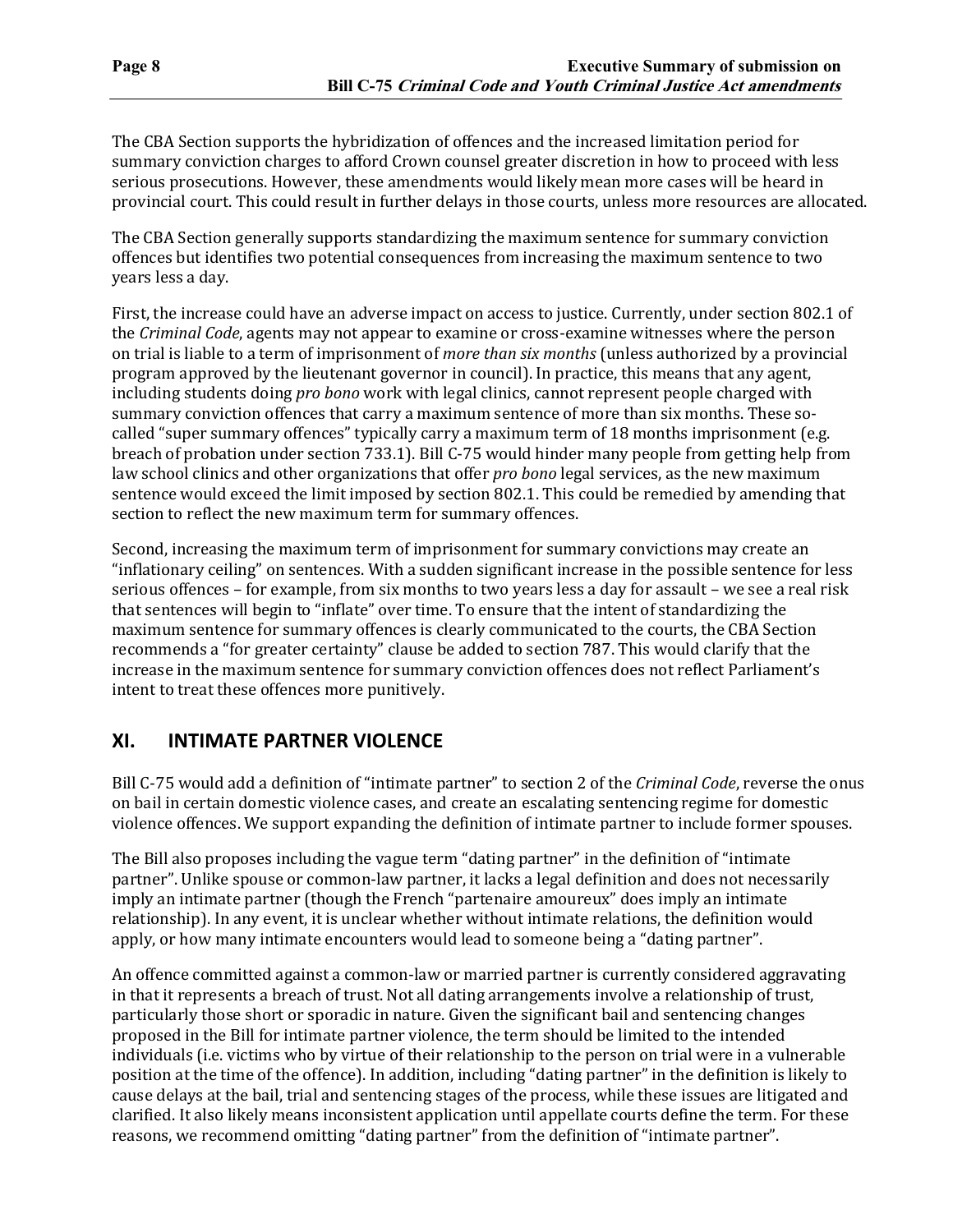Bill C-75 proposes that, in determining whether release should be ordered, two specific factors should be considered by the judge: whether the person on trial is charged with an offence in the commission of which violence was used, threatened or attempted against their intimate partner; and whether that person has been previously convicted of a criminal offence.

These factors are rationally connected to the secondary ground in section 515(10), and we support their inclusion. However, despite the criminal charge and its aggravating nature for the purposes of bail, intimate partners may still need to have contact as the criminal matter is addressed (for example, there may be children in common or they may need to discuss financial issues). Judges must fashion a release that can recognize these situations while ensuring the safety of the complainant.

Similarly, a criminal record is rationally connected to determining whether the person on trial will commit further offences if released. Even those who have been convicted of multiple offences in the past are presumed innocent. A criminal record, especially for an offence related to the current charge, is probative for the secondary ground issue. This is reflected in the current practice of adducing a criminal record in the course of a bail hearing.

Bill C-75 also proposes that where a person on trial has been found guilty of a domestic violence matter, a reverse onus will apply when seeking release from custody for a subsequent charge. This reverse onus is unnecessary from a practical perspective. The amended section 515(3) already requires a justice to specifically consider the exact same factors. Further, the reverse onus bail provisions in this context would likely attract constitutional scrutiny.

A new reverse onus provision runs contrary to other amendments to encourage release of those presumed innocent of crimes, particularly those historically disadvantaged, in obtaining release. Given the great increase in the number of people detained pre-trial, we generally oppose a reverse onus, at least in part because of its likely disproportionate effect on Indigenous and otherwise vulnerable people.

Bill C-75 would change sections 267 and 272 to deem any choking during an assault or sexual assault to constitute a separate offence, whether or not any actual bodily harm was established by the evidence. Choking is already a form of assault under section 266, and where bodily harm is caused, it can be prosecuted under sections 267 and 272. If choking is used to facilitate an offence, it can be specifically highlighted through a prosecution under section 246 (the offence of overcoming resistance by choking). Choking is already considered an aggravating factor on sentencing and will figure prominently in any determination of whether an offence has been made out where choking is alleged. A separate offence, presumably to be treated like assault causing bodily harm, would add little to the existing framework. At a time of legitimate efforts to simplify the *Criminal Code*, these amendments seem particularly unnecessary.

Currently section 718.2(a)(ii) only deems an assault of a current spouse or common law partner as an aggravating feature on sentence. We support extending this to former spouses, recognizing that the same dynamic can exist after a relationship ends. However, we do not support extending the factors in section 718.2(a)(ii) to "dating partners".

Bill C-75 would also amend section 718.3 to create escalating sentences for offenders convicted of more than one domestic violence offence (what some have termed "supermax" penalties). The CBA Section does not support this amendment, as whether a person has a criminal record for domestic violence is already an aggravating factor in sentencing. It is also an aggravating factor that a person committed the offence in the context of a domestic relationship.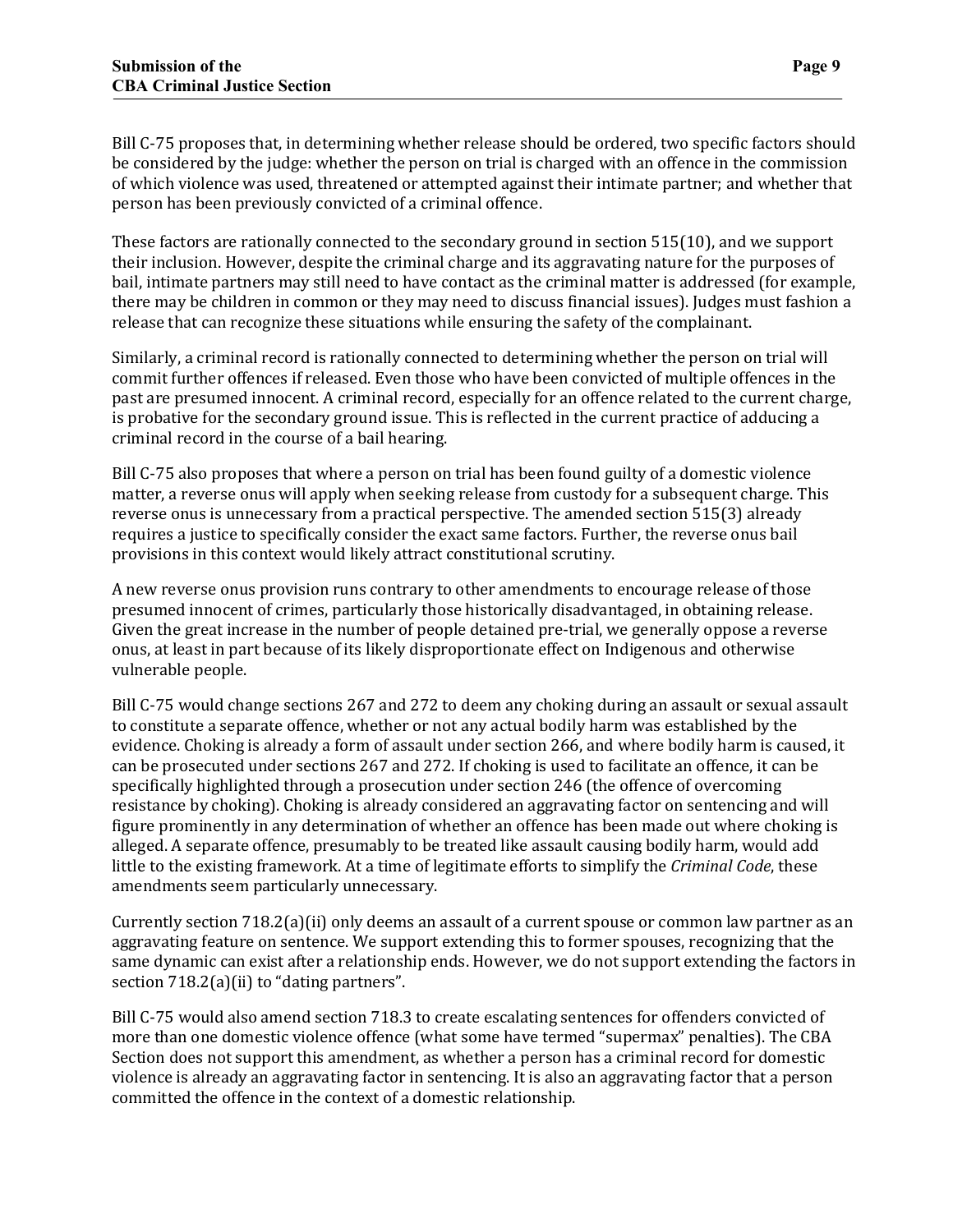#### **XII. VICTIM FINE SURCHARGE**

Money collected through sentencing for *Criminal Code* and *Controlled Drug and Substance Act* offences can support programs to assist victims of crime by, for example, offering counseling services or aiding in understanding the justice system and court process. Bill C-37amendments in 2013 doubled the victim fine surcharge and removed judges' discretion to exempt offenders from the surcharge where it would impose hardship. Since then, victim fine surcharges *cannot* be waived at sentencing even if a fine would cause undue hardship to the offender or the offender's dependents. Failing to pay the surcharge can result in penalties such as licence suspension and inability to obtain a pardon.

This change resulted not only in serious hardship for many offenders and their families but also some unusual results. Some judges have imposed nominal fines on top of other penalties (for example a one dollar fine so the victim fine surcharge was, at 30% of the fine, 30 cents) or granted extended periods to pay the fine imposed. Bill C-75 would reinstate judicial discretion: where it would cause undue hardship, a judge may exempt the offender from paying the surcharge. In our view, reinstating judicial discretion to waive victim fine surcharges would allow judges to ensure a just result and avoid the unfair impact that the current law has on poor and marginalized people who come before the courts.

The proposed amendments would also require imposing the victim fine surcharge for each offence, except "for certain administration of justice offences if the total amount of surcharges imposed on an offender for these types of offences would be disproportionate in the circumstances" (proposed section 737 (1.1)). If the total amount of surcharges imposed is disproportionate to the offender's ability to pay, exemptions should be available without regard to the nature of the offence.

Finally, we note that some regions have programs to allow offenders to work off fines. This option should be more uniformly available in all regions.

#### **XIII. CONCLUSION**

The CBA Section appreciates the opportunity to comment on Bill C-75, and recommends review of our [full submission on Bill C-75](https://www.cba.org/CMSPages/GetFile.aspx?guid=2058601f-9ae0-4dbb-9e8b-7e829462213b) for additional explanation of our positions. While we support aspects of this omnibus criminal justice legislation, we believe that other parts of the Bill are likely to be found unconstitutional and lack an evidentiary foundation. They could contribute to, rather than alleviate, court delays.

More work should be done to ensure the criminal justice system remains efficient and fair to all participants. We note the conspicuous absence of meaningful reform to Canada's sentencing laws, particularly as they relate to mandatory minimum penalties and the availability of conditional sentence orders. Any worthwhile discussion of reducing court delays should include these important topics, given their significant impact on the effectiveness of the criminal justice system.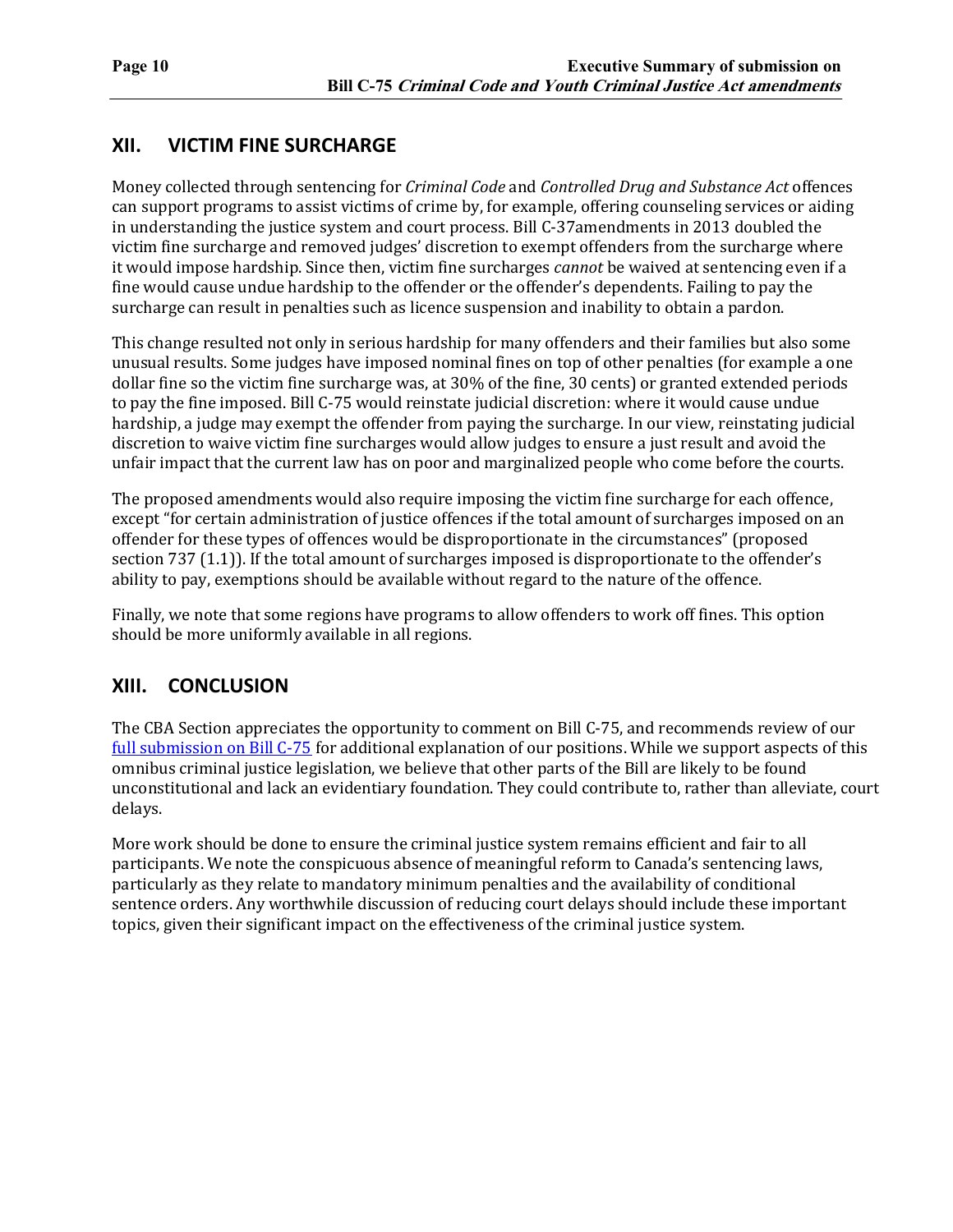# **Summary of Recommendations:**

- **1) The CBA Section recommends clarifying the language of section 523.1(3) to ensure that breaches unrelated to the victim are not disqualified from proceeding to a judicial referral hearing.**
- **2) The CBA Section recommends that Crown counsel policy manuals be amended to encourage the use of judicial referral hearings under section 523.1.**
- **3) The CBA Section recommends amending section 523.1(3) to remove the disqualification due to "emotional harm," "economic loss," and "property damage".**
- **4) The CBA Section recommends that section 657.01 and all amendments related to it be omitted from Bill C-75.**
- **5) The CBA Section recommends that eligibility for preliminary inquiries remain unchanged. In the alternative, if amended, preliminary inquiries should remain available where the parties consent, where a preliminary inquiry would be in the interests of justice having regard to a series of factors, and/or where the maximum penalty is life imprisonment.**
- **6) The CBA Section recommends that sections 473 and 571 be amended to allow the person on trial to elect (or re-elect) to have a judge-alone trial in murder cases without the consent of the Attorney General.**
- **7) The CBA Section recommends that sections 715.23(2), 715.25(3) and 715.26(2) be amended to delete the requirement for reasons when denying an application for electronic appearances.**
- **8) The CBA Section recommends that Part XXII.01 be limited to non-contentious hearings.**
- **9) The CBA Section recommends that the** *Criminal Code* **be amended to allow counsel to appear by way of email (or a "telecommunication that produces writing") for noncontentious hearings.**
- **10) The CBA Section recommends that there be further study of how best to improve Canada's jury system before any major legislative amendments in this area.**
- **11) The CBA Section recommends that section 802.1 be amended to reflect the new maximum sentence for summary conviction offences.**
- **12) The CBA Section recommends the enactment of a "for greater certainty" clause to ensure that the standardization of summary sentences does not create an "increased ceiling" effect.**